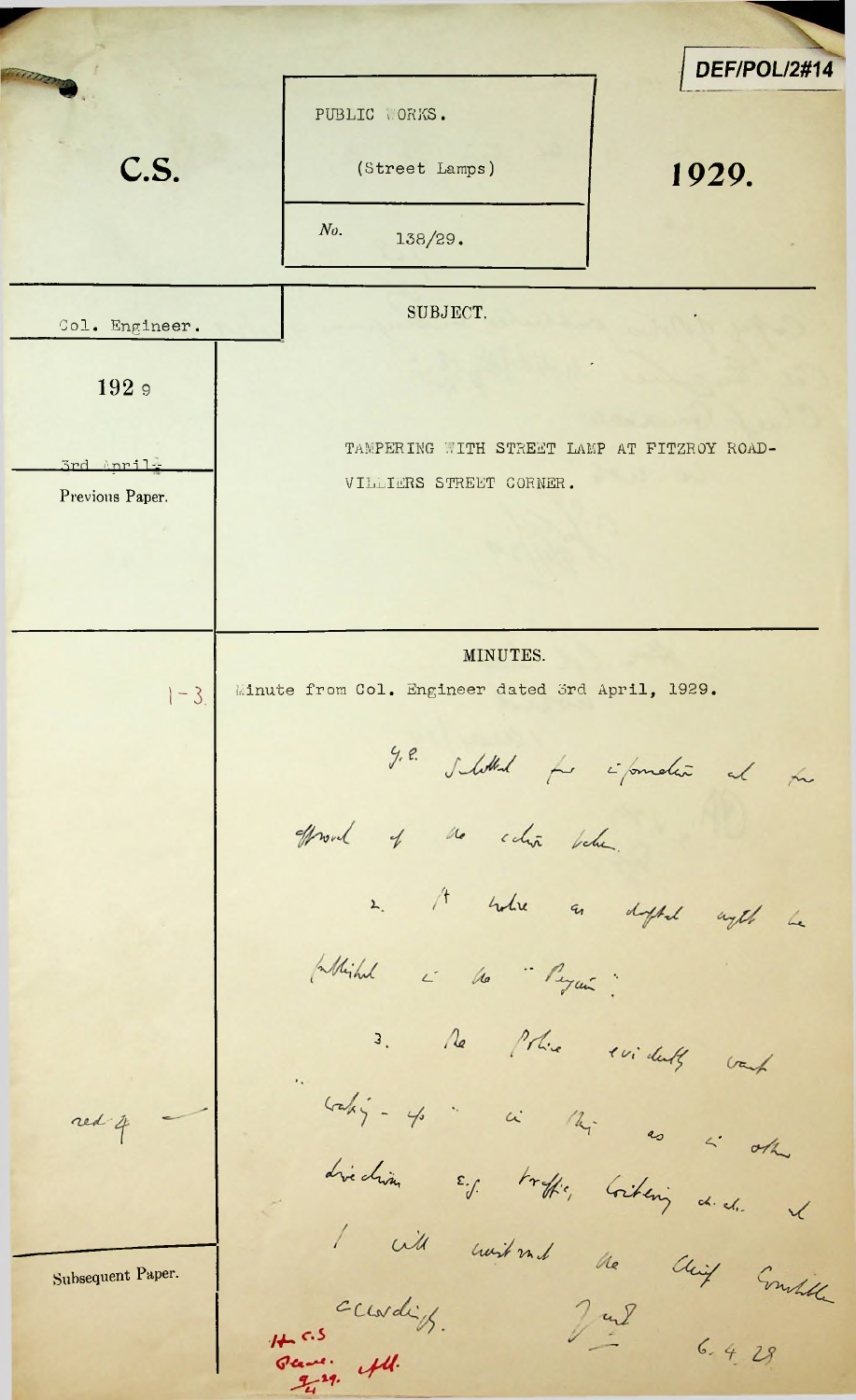c.c. Mrs phhealtie L' Peyer " please pen 10 lbb. Eng. al lhip could for Copy of Notice published in Tenguin 9/4/29.4. ole :<br>C. S. C. S. a. to note How Col Lect worted I may /29  $\frac{1}{2}$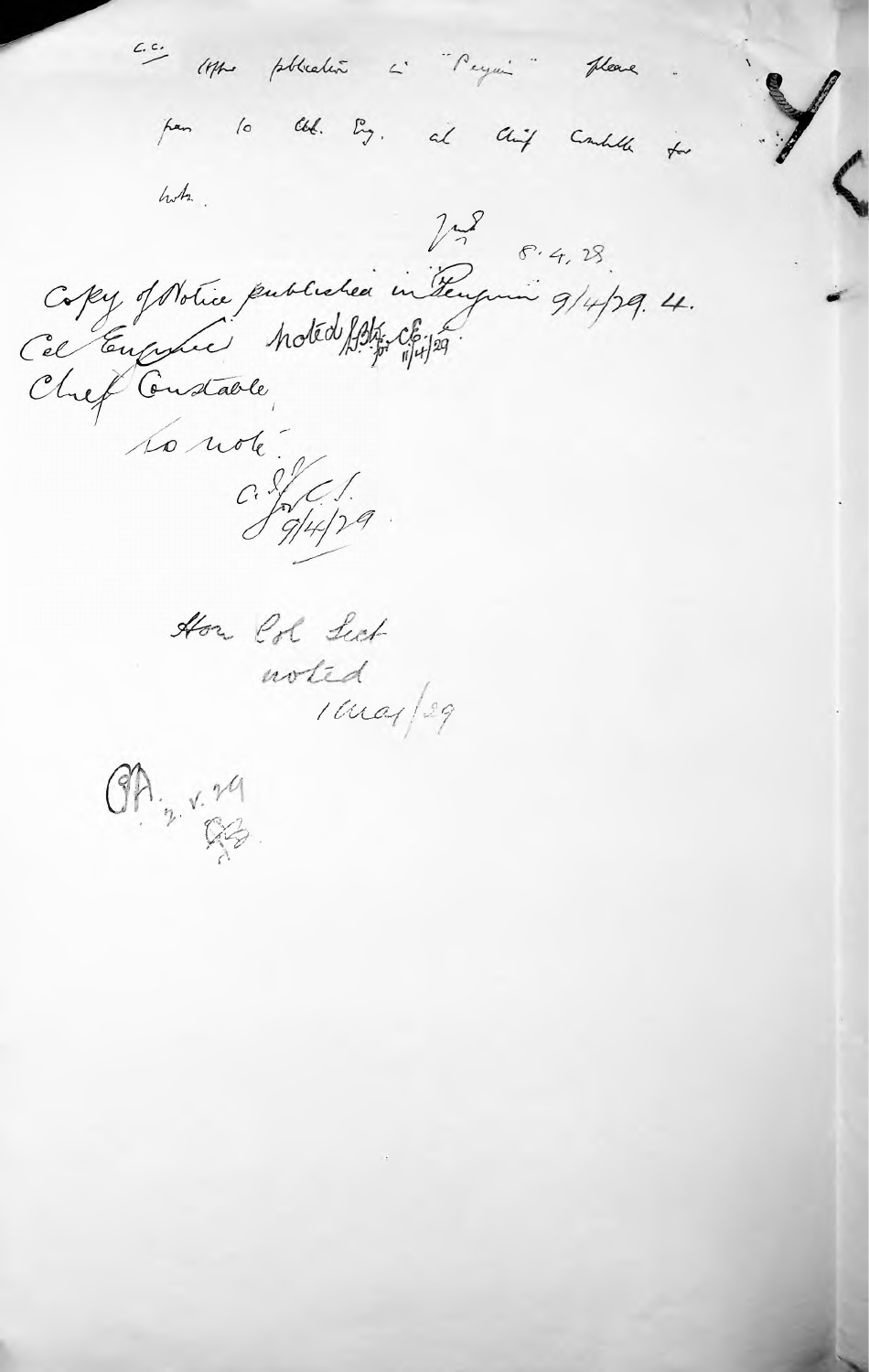## 3rd. April, 29.

**CL**

Colonial Engineer ,

 $\overline{.}$ THE CHIEF CONSTABLE.

**A'** -.1 **\**

> $\mathbf{r}$ **w**

Stanley .

The street lamp referred to in my note of the  $28th$ . March,  $1929$ , has again been tampered with. The lamp was filled on the 30th. March, 1929, and on visiting it on the Ist. April, 1929, the copper pipe was found broken and the contents (some  $5$  gallons of oil) was missing.

This is five times in all that this lamp has been tampered with  $\cdot$ I have given instructions to discontinue the lighting of this lamp until locks and hinges can be obtained and fitted .

G. Roberts.

Colonial Engineer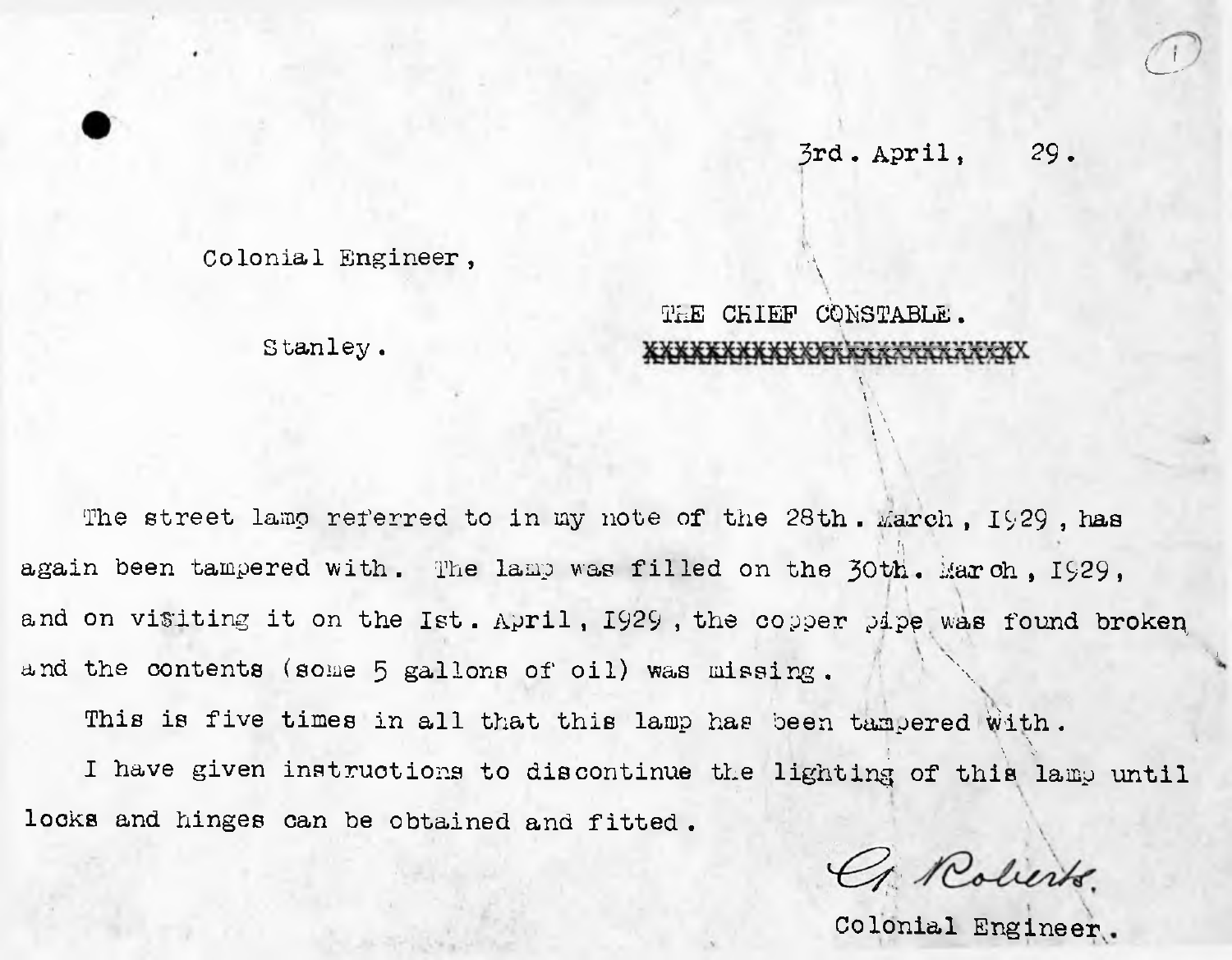Colonial Engineer.

## The Chief Constable XXXXXXXXXXXXXXXXXX

run over the ground. This is the third occasionthat this same lamp has been tampered with. <sup>I</sup> shall be glad if you will arrange to have the street lamps watched occasionally. The street lamp at the corner of Villiers Street -Fitzroy Road was tampered with last night. The cylinder was emptied and tne shale oil was allowed to

J. Roberts.

Colonial Engineer.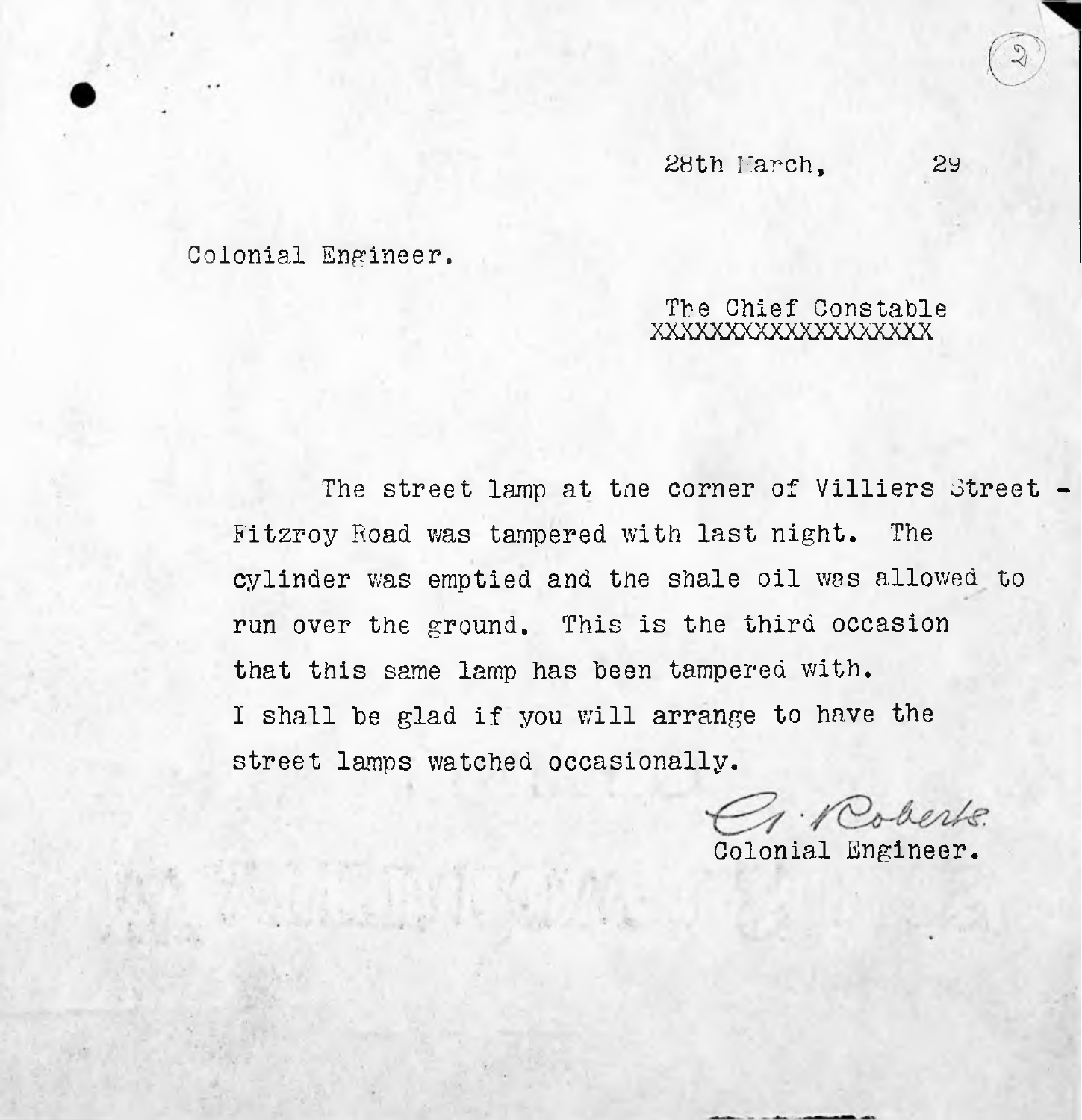| No.                                                                                                                                                   | MINUTE.                                         |
|-------------------------------------------------------------------------------------------------------------------------------------------------------|-------------------------------------------------|
| (It is requested<br>that, in any refer-<br>ence to this minute.<br>the above Number<br>and the date may<br>be quoted).<br>Colonial Engineer,<br>From. | 3rd. April, 1929.<br>SEGRET<br>To<br>AND ISLAND |
| STANLEY.                                                                                                                                              | THE COLONIAL SECRETARY,                         |
|                                                                                                                                                       | Stanley, Falkland Islands.                      |

## STREET LAMPS .

1 beg to attach copies of two memos sent to the Chief Constable regarding the street lamp at the corner of Villiers Street - Fitzroy Road, which is continually being tampered with, and submit for covering approval the action taken to discontinue the lighting of this lamp until such time as the hinges and locks., which are on order from England, can be fitted .

G Roberts.

Colonial Engineer .